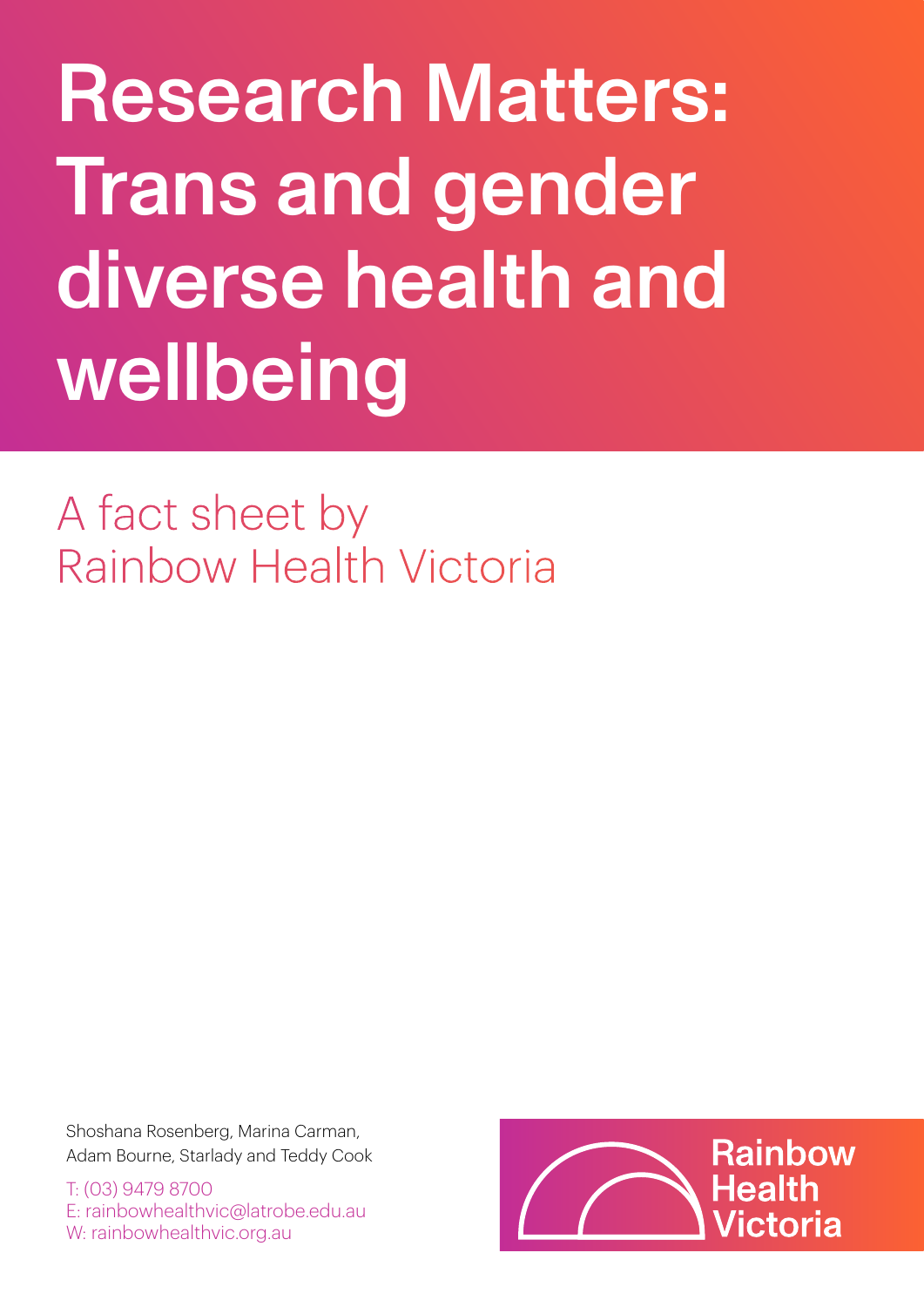## 1. Introduction

Many societies around the world, including in Australia, have a dominant perception of gender as being limited to a binary, where every person is either 'male' or 'female'.<sup>1</sup> Within this assumed binary system, biological sex and gender form a singular unit, where individuals who were assigned female at birth are viewed as women, and those assigned male at birth are viewed as men.<sup>2</sup> However, many people experience and think about their gender in ways that challenge or contradict this strict distinction and alignment between sex and gender.

The overarching term 'trans and gender diverse' can be defined as referring to people whose gender identity or experience is different from the gender that was presumed and recorded for them at birth. Meanwhile, the term 'cisgender' is used to mean people whose gender identity or experience aligns with the gender that was presumed and recorded for them at birth.

The term 'trans and gender diverse' can include those whose gender is female, male or non-binary, feminine or masculine, neither male nor female, both or fluid. In Australia, the most common gender labels that fall under this umbrella term include trans man and trans woman, non-binary and Brotherboys and Sistergirls,<sup>3,4</sup> alongside other labels including genderqueer or agender. Others may use the term 'gender-nonconforming' to describe their identity or experience.

This paper will summarise key aspects of the literature on the health and wellbeing of trans and gender diverse people. A large amount of this literature is focussed on difficulties and poorer outcomes. However, there is a growing focus on the positive and protective aspects of trans and gender diverse people's lives, as well as their actions in resisting and organising politically to make change.

Many trans and gender diverse people experience loving relationships and a sense of belonging

#### Rainbow Health Victoria: Evidence + Advocacy + Action

Rainbow Health Victoria is a program that supports lesbian, gay, bisexual, trans and gender diverse, intersex and queer (LGBTIQ) health and wellbeing through research and knowledge translation, training, resources, policy advice and service accreditation through the Rainbow Tick. We're located within the Australian Research Centre in Sex, Health and Society at La Trobe University and are funded by the Victorian government.

Research Matters is a series of information resources produced by Rainbow Health Victoria that:

- $\triangleright$  draws together the latest research on LGBTIQ health and wellbeing
- $\triangleright$  promotes knowledge on the key issues involved in LGBTIQ inclusion
- $\blacktriangleright$  assists communities, organisations, service providers and government in implementing policies and programs to improve health, wellbeing and inclusion

This issue will summarise current research into trans and gender diverse health and wellbeing.

within their communities.<sup>3,4</sup> Others report positive life experiences that come from self-discovery, consciously constructing connections with peers and friends, and enhanced feelings of freedom and empathy. $5$  In a recent study of trans and gender diverse young people in Australia, participants described positive aspects of their experiences, including developing an open mind and deep self-understanding along with positivity about the future.<sup>6</sup> In another example, trans and gender diverse people have consciously reframed their experiences as 'gender euphoria'<sup>7</sup> - a sense of positive gender belonging and pride – in contrast to dominant and pathologising narratives of dysphoria.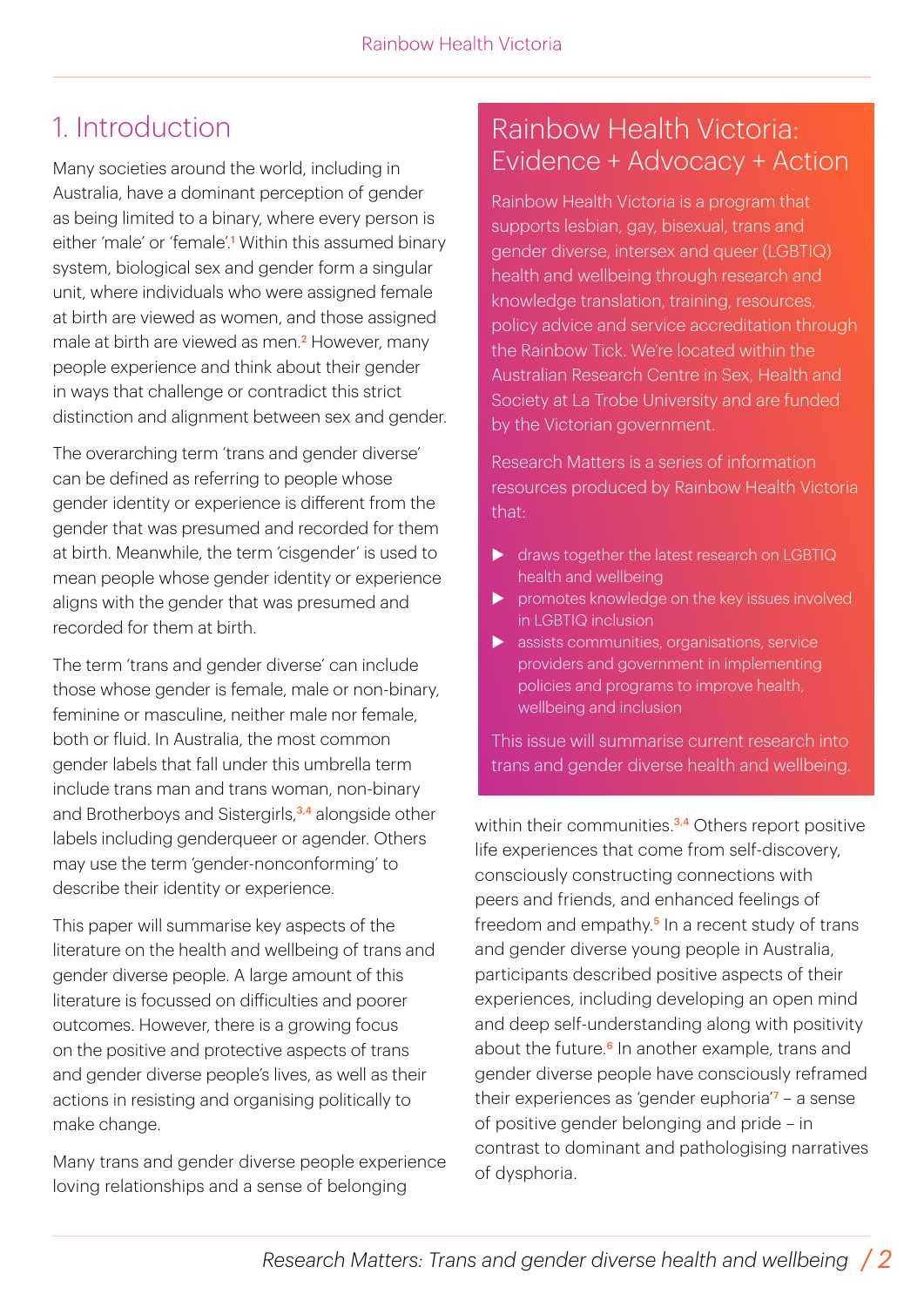#### 2. Trans and gender diverse health and wellbeing

The body of literature investigating trans and gender diverse health and wellbeing reported here is mostly from the US, Canada and Europe, but also includes some Australian studies.3,4,6 Given this is a highly-researched population group, the current knowledge base has significant limitations and silences.

One important gap is that there is no national Australian dataset that allows a robust estimate of the number of people identifying as trans and gender diverse. Australian populationbased studies (including the national Census) do not currently include adequate questions about gender, although future population research will benefit from the 2021 release of an updated Australian Bureau of Statistics Standard for collecting gender-related data. Current gaps in information about population size and characteristics limit opportunities to advocate, or plan, for effective health services for trans and gender diverse people.

Other limitations of the current research base include:

- $\blacktriangleright$  using different terminologies and definitions for gender identity and expression across studies, which limits comparison
- $\blacktriangleright$  collapsing trans and gender diverse experiences into the LGBTIQ umbrella, which can mask distinct experiences and needs
- $\blacktriangleright$  addressing trans and gender diverse people as a singular undifferentiated 'transgender' population, despite significant differences in lived experiences and health needs

In addition, a recent review found that the most researched topic regarding trans and gender diverse people was 'therapeutics and surgeries'<sup>8</sup> This research focus and resulting knowledge is vital for those who want to medically affirm their gender. Having access to gender-affirming medical care, including hormones and surgery, amongst other treatments, has been shown to significantly improve health and mental health outcomes for trans and gender diverse people, while delay or lack of access has shown a negative impact.<sup>9,10</sup> However, a focus predominantly on medical gender affirmation can fail to meaningfully and adequately examine the broader social context of trans and gender diverse experiences of life, health and wellbeing. Additionally, this focus is not inclusive of the experiences and needs of all trans and gender diverse people, some of whom may not wish to, or be able to, take a medical approach to their gender affirmation.<sup>11</sup>

While the literature has limitations and gaps, it does document convincingly important health and wellbeing disparities for trans and gender diverse people in comparison to the general population.

A significant number of studies have found high rates of reported diagnosis with anxiety and depression, psychological distress, self-harm and suicidality.<sup>4,12,13</sup> Additionally, some studies have found that within LGBTIQ communities, trans and gender diverse people report poorer mental health on most measures than their cisgender counterparts,<sup>4,14</sup> with some finding that those who are both trans and gender diverse and LGBQ do worst.<sup>15</sup> One recent study indicates, furthermore, that the COVID-19 pandemic has exacerbated mental health concerns.<sup>16</sup>

In terms of other health issues, some studies have found that smoking rates are higher for trans and gender diverse people,<sup>17</sup> and others have found higher rates of alcohol and other drug use.12,18,19 In some research these rates are linked to experiences of stigma and discrimination, and mental health issues.

Globally, trans women, particularly those engaged in criminalised sex work, are at significantly higher risk for acquiring HIV.20 This pattern is less obvious in Australia, where gay and bisexual men remain the primary focus for HIV prevention. Prevalence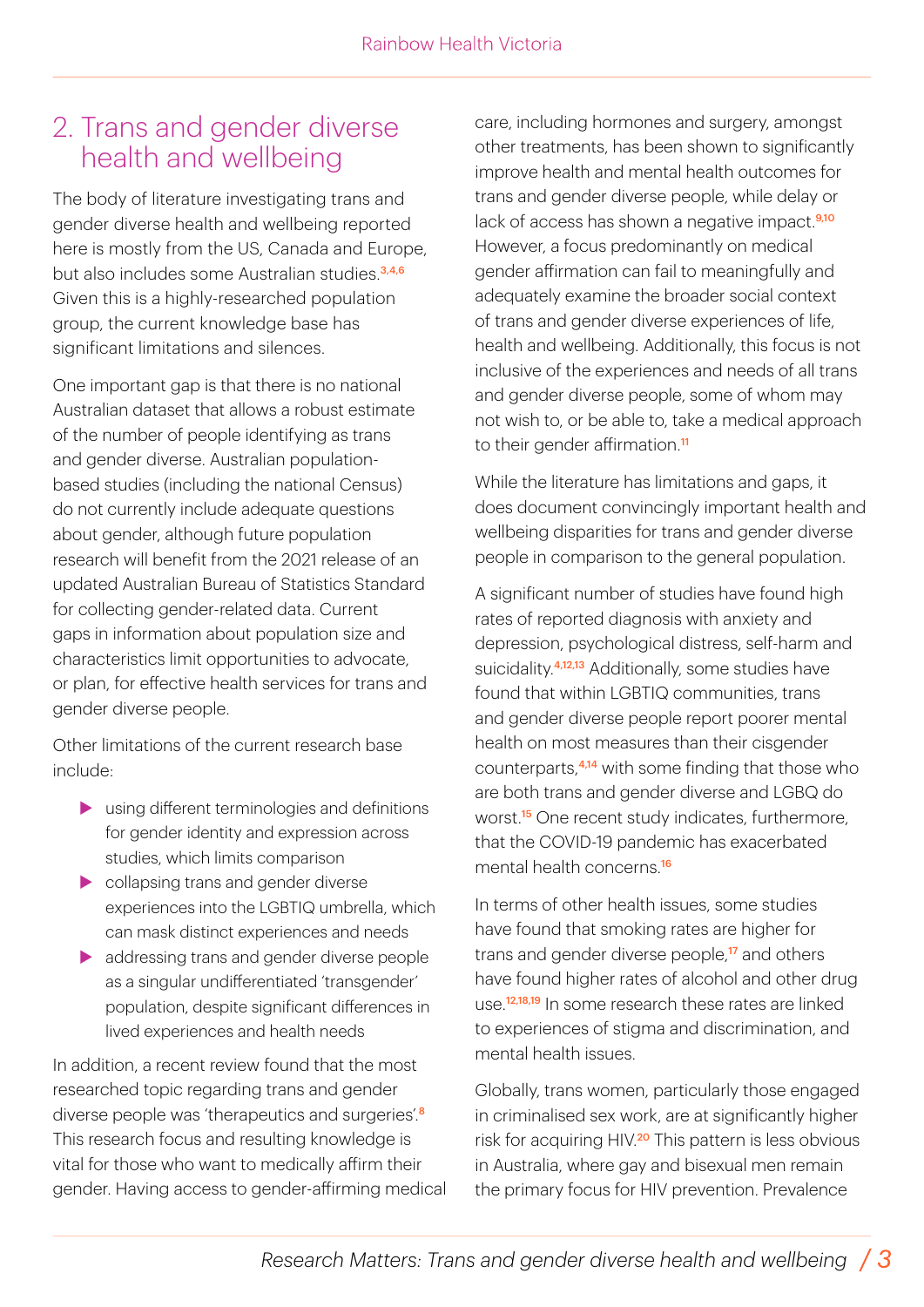rates amongst trans and gender diverse people in Australia are currently unclear as HIV surveillance relies on notifiable disease reporting, where the genders of trans and gender diverse people are not adequately captured in most states and territories.<sup>21</sup> However, one Australian study found significant unmet need amongst trans and gender diverse people for quality sexual healthcare, along with high levels of gender insensitivity experienced within sexual healthcare, which is in turn associated with a lower frequency of testing.<sup>3</sup>

Overall, an important gap has been found to exist in health and service data collection and reporting, with most systems failing to accurately and meaningfully include trans and gender diverse people. This limits understanding of many important issues – for example, coronial reporting across Australia does not currently allow an analysis of suicide rates across gender identities.

#### 3. Stigma, violence and discrimination

Many health and wellbeing issues for trans and gender diverse people have been found to be associated with social inequality, and related experiences of stigma and discrimination.

These dynamics are driven by rigid gender norms, i.e. the idea that the only 'normal' and acceptable forms of human expression of gender are 'male' and 'female'. These norms position trans and gender diverse people as not 'normal', as failing to demonstrate acceptable expressions of gender, placing pressure on them to conform to stereotypes of gender identity and expression in order to feel validated or accepted. One measure of the operation of these norms for individuals can be found in the significant time delays reported by trans and gender diverse people between desiring and actually accessing the resources needed to socially or medically affirm their gender, or gain legal gender recognition.<sup>3,22</sup>

Trans and gender diverse people report significant experiences of stigma and discrimination, along with a heightened perceived risk of both.4,23 They also report other significant negative experiences related to stigma and discrimination, including family rejection,<sup>24,25,26</sup> adverse childhood experiences such as abuse, neglect or family dysfunction,<sup>27</sup> unemployment or underemployment<sup>28,29</sup> and homelessness.<sup>30</sup>

High levels of verbal and physical violence, and a significant burden of sexual violence have also been found.<sup>3,4,31</sup> Notwithstanding the capacity of trans and gender diverse people to survive and thrive, especially poor mental health outcomes and high suicidality have been identified for those who have experienced abuse.<sup>32</sup> There are also indications that trans and gender diverse people experience intimate partner violence at higher rates than cisgender people.<sup>33,34</sup>

Stigmatising and discriminatory behaviour in healthcare contexts is also reported, and has been found to be a significant barrier to accessing health-related services.<sup>35,36,37</sup> This can include the use of transphobic language, incorrect pronouns or deliberate misnaming and misgendering of clients. Other barriers to accessing healthcare include a lack of locally available trans-affirming services, financial cost of consultation and treatment, and mistrust of providers or the health system in general.<sup>38,39</sup> In Australia, trans and gender diverse young people report encountering inexperienced or transphobic service providers, and long waiting lists to see trans-affirming providers. Those who had self-harmed or attempted suicide were more likely to report feeling isolated from services.<sup>6</sup>

Despite these challenges, or perhaps because of them, many trans and gender diverse people have developed successful strategies for building resilience and coping skills, and seeking appropriate healthcare for themselves and others. These strategies include proactive helpseeking, assessing safety within specific contexts,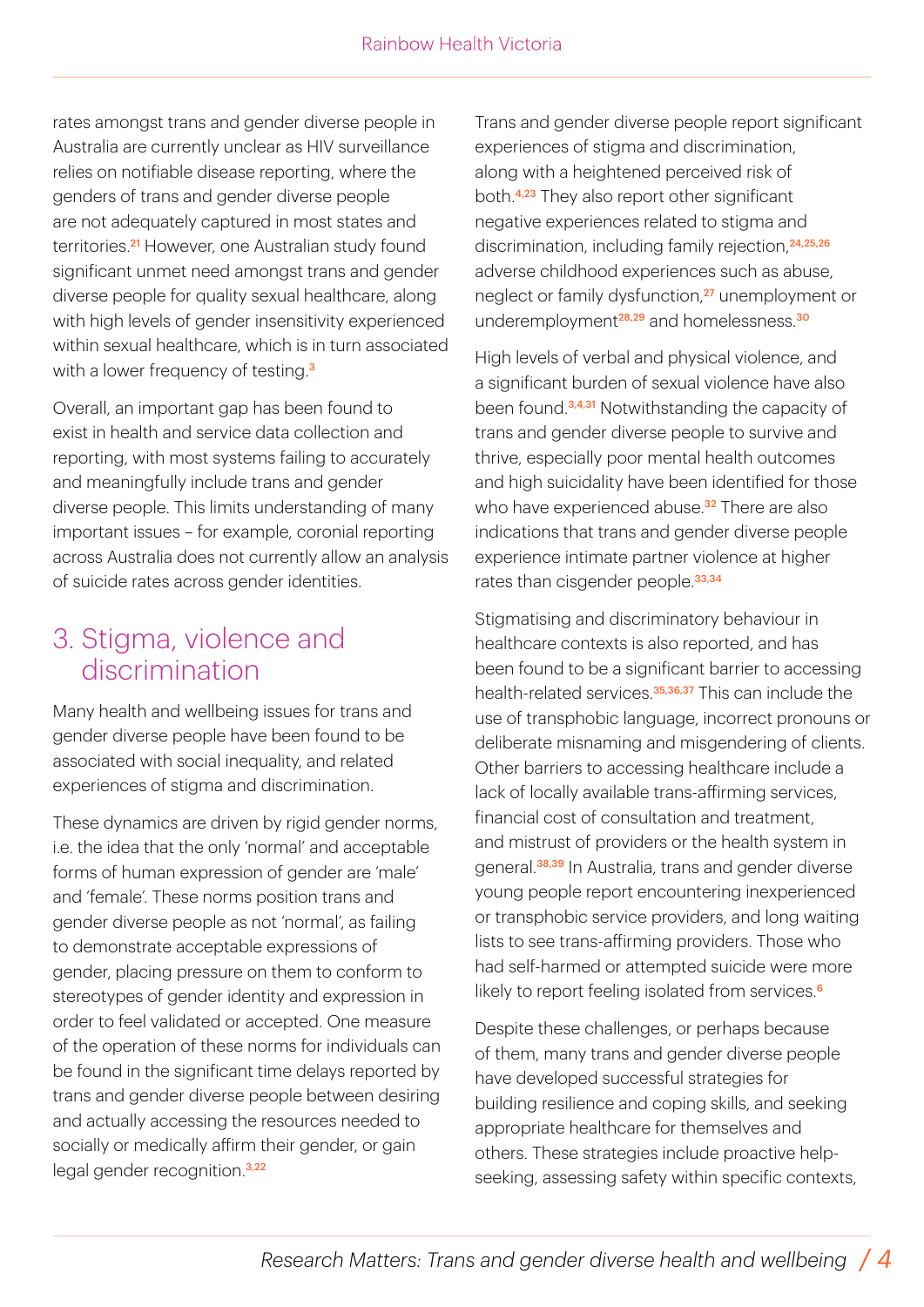cultivating and participating in meaningful relationships and community networking, developing and asserting agency and autonomy in relation to gender experiences and identities, and engaging in organised political action aimed at improving conditions for trans and gender diverse people collectively.40,41 In order to provide truly holistic healthcare services, it is important that healthcare providers recognise the significant capacity of trans and gender diverse people to survive and thrive.<sup>42,43</sup>

Beyond healthcare, other community services are also a priority – including those addressing housing and homelessness, managing alcohol and other drug use, and intimate partner and family violence. However, barriers similar to those described above exist in terms of actual or perceived risk of stigma and discrimination, along with specific concerns about inclusion in traditionally gendered services such as sexual assault and family violence services, or in others such as homelessness or refuge services which are accommodation-based.<sup>44,45</sup>

Developing informed, affirming and effective services to improve the health and wellbeing of trans and gender diverse people requires a more detailed understanding of the specific needs of this group.

#### 4. Diversity in trans and gender diverse experiences

Most research has tended to examine 'transgender' populations as a whole, rather than meaningfully considering differences within the trans and gender diverse grouping. While there are few comparative studies, there is a small amount of relevant research.

In some studies, non-binary people report higher levels of harassment, abuse and mental health issues, alongside lower healthcare attendance rates than either binary trans people or cisgender people.46 Other studies have found trans men to be more likely than other trans and gender diverse people to delay accessing necessary medical treatment due to experiences or perception of discrimination  $47,48$ 

Some studies have also begun to examine differences in experiences amongst trans and gender diverse people who were assigned male at birth (AMAB) and assigned female at birth (AFAB), investigating the impact of socialisation and how gender can continue to influence the experiences of trans and gender diverse people. For instance, some research indicates that AMAB people are affirming their gender at a later age, $6$  perhaps reflecting differences in social acceptability of trans and gender diverse experiences. In terms of outcomes, some studies have found AMAB people report more psychological distress, self-harm or suicidality, while others show AFAB people report more distress.49,50 Overall, mental health for all trans and gender diverse people is significantly associated with levels of gender-related distress.<sup>51</sup>

Health issues also differ within the trans and gender diverse grouping. For example, anatomically-specific health issues can arise, including the need for care and prevention for cervical or prostate cancers.<sup>52,53</sup> Trans and gender diverse people, particularly those who are medically affirming their gender, may face fertility issues that are directly linked to hormonal and/or surgical interventions.<sup>54,55</sup> Little attention has been paid to these issues, and there is a lack of inclusive pathways to navigating fertility services, pregnancy and terminations.<sup>56,57</sup>

Experiences of violence and abuse have also been shown to differ within the trans and gender diverse grouping. Some studies suggest that trans women are more likely to experience intimate partner and family violence, as well as broader violence and abuse.<sup>33,34</sup> Other studies report that rates of violence are also significant amongst AFAB people.<sup>3</sup> Trans men and AFAB non-binary people have been found to be significantly more likely to report sexual assault and abuse.<sup>3,22,58</sup>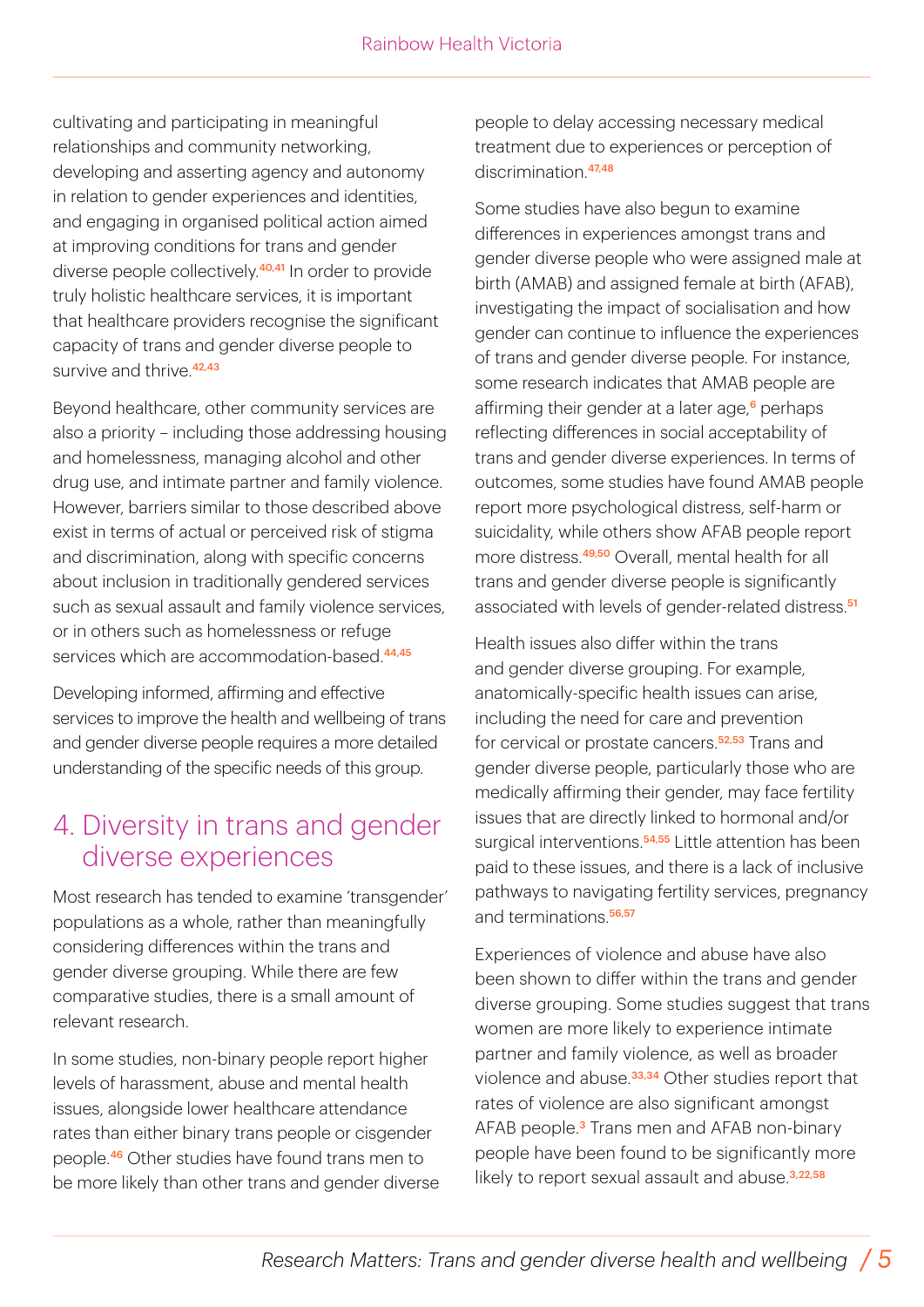Meanwhile, trans women and AMAB non-binary people are more likely to report homophobic or transphobic physical assault compared to their AFAB counterparts.<sup>59</sup> However, research on the gender of perpetrators is limited, with little known about those causing violence and abuse. Further research on these issues would help clarify the dynamics and drivers of violence and abuse, aiding the development of more effective prevention strategies.

There are also a range of other non-gender-related demographic differences that significantly affect the health of trans and gender diverse people, such as age, socio-economic status and access to support networks, $60$  as well as factors such as Indigeneity, disability, race, culture or migration status. However, there is little research investigating these intersections and the implications for health and wellbeing.

Overall, the significant and diverse health and wellbeing needs of trans and gender diverse populations mean that there is a significant role for service providers in improving outcomes.

### 5. Service needs and preferences

At the core of the clinical needs of trans and gender diverse people are the concepts of informed consent, self-determination and autonomy. Fundamentally, this involves delivering clinical care in ways that treat people as the primary decision-makers in their own medical pathways.<sup>61</sup> An informed consent approach to medical gender affirmation positions the trans and gender diverse person as the expert on their own lived experience and associated clinical needs (or decision not to follow particular clinical pathways).<sup>62,63</sup> This approach is important in specifically countering barriers to care and negative experiences produced by the pathologisation of trans and gender diverse people seeking health and mental healthcare.<sup>6</sup>

Gender affirming healthcare has been shown to improve mental health outcomes and quality of life for trans and gender diverse people.<sup>64,65</sup> This kind of care requires healthcare providers who are trained for linguistic and conceptual competency, as well as systematic frameworks that provide room for accurate self-description amongst clients (e.g. appropriate intake forms).<sup>66,67</sup> These measures are important in countering experiences commonly reported by trans and gender diverse people of being denied medical treatments or receiving inappropriate care and information by their providers.<sup>3,48,68</sup>

Trans and gender diverse people may also require a holistic support plan and a mix of clinical, health and other services. As they reveal their gender to the world around them, some of their intimate partners or families may require support to navigate and affirm changes as they occur. This may include addressing disclosure, shifts in interpersonal dynamics and the psychophysiological changes that can come with gender affirming hormone therapy or surgical interventions.<sup>69,70</sup>

Recent Australian research has found that while mainstream health and mental health services were the services most frequently accessed by LGBTIQ people, they were also reported to be least likely to respect their gender. In Private Lives 3, the largest national survey of LGBTIQ people, only one third of trans and gender diverse people reported feeling that their gender identity was very or extremely respected at a mainstream medical clinic or hospital. Overall, one in five participants said that they would prefer to access services that cater only to LGBTIQ people, while nearly half indicated they would prefer to access a mainstream medical or support service that is known to be LGBTIQ-inclusive. Specifically, trans and gender diverse participants were much more likely than other participants to report preferring LGBTIQ-specific services.4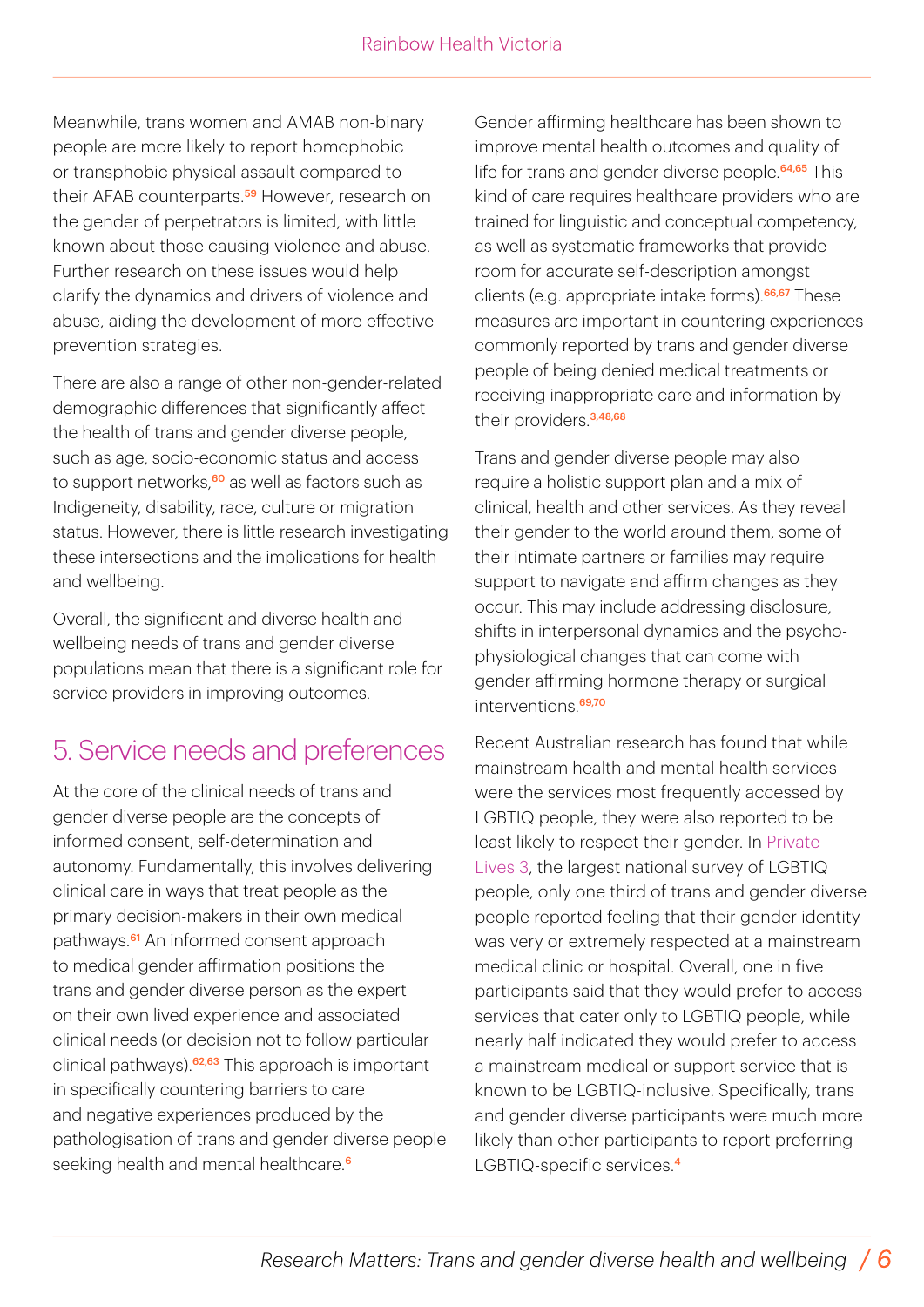Both LGBTIQ-inclusive and trans-affirming mainstream health and community services are required, as well as LGBTIQ community-controlled and specialist services. Greater emphasis is also needed on the integration of peer-based models into mainstream medical and mental health service delivery, as community connectedness and relationships with peers have consistently been shown to be associated with resilience for trans and gender diverse people.<sup>6,60</sup>

## 6. Future directions

While there have been significant advances in research on trans and gender diverse health and wellbeing, substantial gaps in knowledge remain.

A key gap in Australia is the lack of population-level data, including in the Census, and service data that adequately incorporates the genders of trans and gender diverse people. This creates a major gap in quantifying and describing their experiences and needs. There is also an urgent need for further, ongoing, research that specifically investigates trans and gender diverse health and wellbeing, including the diversity of experiences within this grouping. Research that looks at the dynamics and drivers of stigma, discrimination and abuse is also required, along with greater investigation of protective factors and effective prevention approaches and interventions.

There is a particular need to expand the focus of research beyond the medical, social and legal needs of gender affirmation. While these are of vital importance, what is also needed is a more complex and complete understanding of how people navigate different or multiple gender categories, and how this influences their health and wellbeing, and resulting holistic service needs.

Up-to-date, nuanced and sophisticated research on trans and gender diverse health and wellbeing will continue to be important in informing understandings of health and wellbeing outcomes, and in developing recommendations for policy, practice and service responses into the future.

#### References

- **1.** Dietert M, Dentice D. Growing up trans: Socialization and the [gender binary. Journal of GLBT Family Studies. 2013;9\(1\):24-42.](https://doi.org/10.1080/1550428X.2013.746053)
- **2.** [Markman ER. Gender identity disorder, the gender binary and](https://doi.org/10.1080/00377317.2011.616839) transgender oppression: Implications for ethical social work. Smith College Studies in Social Work. 2011;81(4):314-27.
- **3.** Callander D, Wiggins J, Rosenberg S, Cornelisse VJ, Duck-Chong E, Holt M, et al. The 2018 Australian Trans and Gender [Diverse Sexual Health Survey: Report of Findings. Sydney: The](https://kirby.unsw.edu.au/sites/default/files/kirby/report/ATGD-Sexual-Health-Survey-Report_2018.pdf) Kirby Institute; 2019.
- **4.** [Hill AO, McNair R, Carman M, Bourne A, Lyons A. Private Lives 3:](https://www.latrobe.edu.au/arcshs/publications/private-lives/private-lives-3) The health and wellbeing of LGBTIQ people in Australia. Melbourne: Australian Research Centre in Sex, Health and Society; 2020.
- **5.** Almario M, Riggle EDB, Rostosky SS, Alcalde MC. Positive [themes in LGBT self-identities in Spanish-speaking countries.](https://doi.org/10.1037/a0031055) International Perspectives in Psychology: Research, Practice, Consultation. 2013;2(1):1-13.
- **6.** Strauss P, Cook A, Winter S, Watson V, Wright Toussaint D, Lin A. Trans Pathways: the mental health experiences and [care pathways of trans young people. Summary of results.](https://www.telethonkids.org.au/projects/past/trans-pathways/) Perth: Telethon Kids Institute; 2017.
- **7.** [Benestad EEP. From gender dysphoria to gender euphoria: An](https://doi.org/10.1016/j.sexol.2010.09.003) assisted journey. Sexologies. 2010;19(4):225-31.
- **8.** Marshall Z, Welch V, Minichiello A, Swab M, Brunger F, Kaposy C. Documenting research with transgender, nonbinary, and other gender diverse (Trans) individuals and [communities: introducing the global trans research evidence](https://doi.org/10.1089/trgh.2018.0020) map. Transgender Health. 2019;4(1):68-80.
- **9.** Zwickl S, Wong AFQ, Dowers E, Leemaqz, SY, [Bertherton I, Cook T, et al. Factors associated with suicide](https://doi.org/10.1186/s12888-021-03084-7) attempts among Australian transgender adults. kl et al. BMC Psychiatry. 2021;21:81.
- **10.** van der Miesen AIR, Raaijmakers D, van de Grift T. 'You have to wait a little longer': Transgender (mental) health at risk as a consequence of deferring gender-affirming treatments [during COVID-19. Archives of Sexual Behavior. 2020;49:1395–](https://doi.org/10.1007%2Fs10508-020-01754-3) 1399.
- **11.** Mogul-Adlin H. Unanticipated: Healthcare experiences of [gender nonbinary patients and suggestions for inclusive care](https://elischolar.library.yale.edu/ysphtdl/1197/) [Public Health Theses]. New Haven: Yale University;2015.
- **12.** [Reisner SL, Poteat T, Keatley J, Cabral M, Mothopeng](https://doi.org/10.1016/s0140-6736(16)00684-x) T, Dunham E, et al. Global health burden and needs of transgender populations: a review. The Lancet. 2016;388(10042):412-36.
- **13.** [Valentine SE, Shipherd JC. A systematic review of social stress](https://doi.org/10.1016/j.cpr.2018.03.003) and mental health among transgender and gender nonconforming people in the United States. Clinical Psychology Review. 2018;66:24-38.
- **14.** Su D, Irwin JA, Fisher C, Ramos A, Kelley M, Mendoza DAR, [et al. Mental health disparities within the LGBT population:](https://doi.org/10.1089/trgh.2015.0001) A comparison between transgender and nontransgender individuals. Transgender Health. 2016;1(1):12-20.
- **15.** Lytle MC, Blosnich JR, Kamen C. The association of multiple [identities with self-directed violence and depression among](https://doi.org/10.1111%2Fsltb.12234) transgender individuals. Suicide and Life-Threatening Behavior. 2016;46(5):535-44.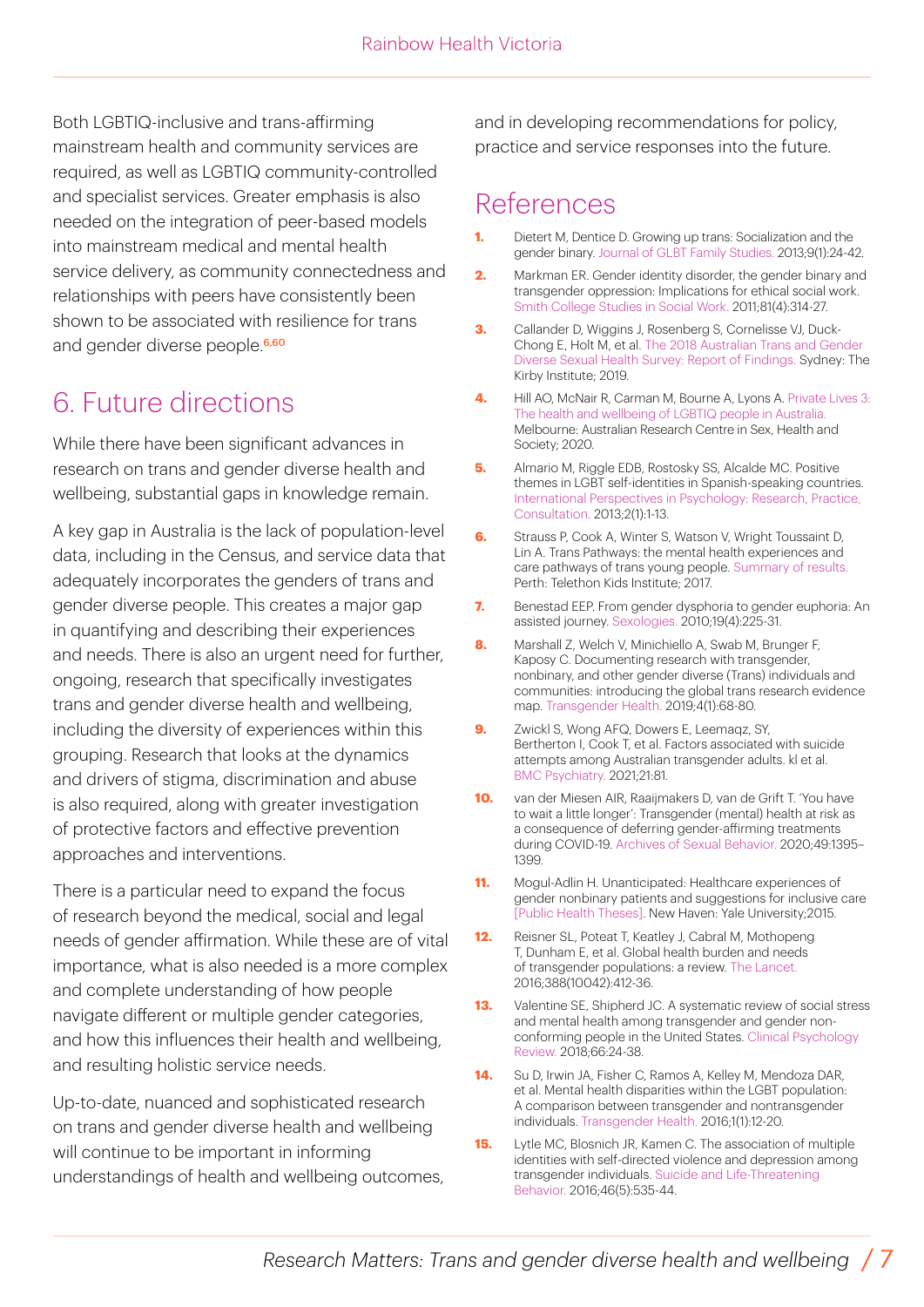- **16.** [Zwickl S, Angus LM, Wong Fang Qi A, Ginger A, Eshin K, Cook](https://doi.org/10.1080/26895269.2021.1890659)  T, et al. The impact of the first three months of the COVID-19 pandemic on the Australian trans community. International Journal of Transgender Health. 2021;March:1-11.
- **17.** Buchting FO, Emory KT, Scout, Kim Y, Fagan P, Vera LE, et [al. Transgender use of cigarettes, cigars, and e-cigarettes in](https://doi.org/10.1016/j.amepre.2016.11.022)  a national study. American Journal of Preventive Medicine. 2017;53(1):e1-e7.
- **18.** Day JK, Fish JN, Perez-Brumer A, Hatzenbuehler ML, Russell [ST. Transgender youth substance use disparities: Results from](https://doi.org/10.1016/j.jadohealth.2017.06.024)  a population-based sample. Journal of Adolescent Health. 2017;61(6):729-35.
- **19.** Coulter WS, Bersamin M, Russel T, Mair, C. The effects of gender- and sexuality-based harassment on lesbian, gay, [bisexual and transgender substance use disparities. Journal](https://doi.org/10.1016%2Fj.jadohealth.2017.10.004)  of Adolescent Health. 2018;62(6):688-700.
- **20.** Poteat Tonia, Scheim A, Xavier J, Reisner S, Baral S. Global epidemiology of HIV infection and related syndemics [affecting transgender people. Journal of Acquired Immune](https://doi.org/10.1097%2FQAI.0000000000001087)  Deficiency Syndromes. 2016;72(Suppl 3):S210-9.
- **21.** [Kirby Institute. HIV, viral hepatitis and sexually transmissible](https://kirby.unsw.edu.au/report/asr2018)  infections in Australia: Annual Surveillance Report 2018. Sydney: The Kirby Institute, 2018.
- **22.** Hill AO, Lyons A, Jones J, McGowan I, Carman M, Parsons M, [et al \(2021\). Writing Themselves In 4: The health and wellbeing](https://www.latrobe.edu.au/arcshs/publications/writing-themselves-in-publications/writing-themselves-in-4)  of LGBTQA+ young people in Australia. National report. Melbourne: Australian Research Centre in Sex, Health and Society; 2020.
- **23.** Hatzenbuehler ML, Pachankis JE. Stigma and minority [stress as social determinants of health among lesbian, gay,](https://doi.org/10.1016/j.pcl.2016.07.003)  bisexual and transgender youth: Research evidence and clinical implications. Pediatric Clinics of North America. 2016;63(6):985-97.
- **24.** Ryan C, Russell ST, Huebn17. er D, Diaz R, Sanchez J. Family acceptance in adolescence and the health of LGBT young [adults. Journal of Child and Adolescent Psychiatric Nursing.](https://doi.org/10.1111/j.1744-6171.2010.00246.x) 2010;23(4):205-13.
- **25.** [Katz-Wise SL, Rosario M, Tsappis M. Lesbian, gay, bisexual,](https://doi.org/10.1016%2Fj.pcl.2016.07.005)  and transgender youth and family acceptance. Paediatric Clinics of North America. 2016;63(6):1011-25.
- **26.** [McConnell EA, Birkett MA, Mustanski B. Typologies of social](https://doi.org/10.1089%2Flgbt.2014.0051)  support and associations with mental health outcomes among LGBT youth. LGBT Health. 2015;2(1):55-61.
- **27.** Schnarrs PW, Stone AL, Salcido R, Baldwin A, Georgiou C, [Nemeroff CB. Differences in adverse childhood experiences](https://doi.org/10.1016/j.jpsychires.2019.09.001)  (ACEs) and quality of physical and mental health between transgender and cisgender sexual minorities. Journal of Psychiatric Research. 2019;119:1-6.
- 28. Conron K, Scott G, Stowell GS, Landers SJ, Transgender [health in Massachusetts: Results from a household probability](https://doi.org/10.2105%2FAJPH.2011.300315)  sample of adults. American Journal of Public Health. 2012;102:118-22.
- **29.** [Mizock L, Mueser KT. Employment, mental health, internalized](https://doi.org/10.1037/sgd0000029)  stigma, and coping with transphobia among transgender individuals. Psychology of Sexual Orientation and Gender Diversity. 2014;1(2):146-58.
- **30.** Robinson BA. Conditional families and lesbian, gay, bisexual, transgender, and queer youth homelessness: Gender, [sexuality, family instability, and rejection. Journal of Marriage](https://doi.org/10.1111/jomf.12466)  and Family. 2018;80(2):383-96.
- **31.** Stotzer RL. Violence against transgender people: A review of United States data. Aggression and Violent Behavior. 2009;14(3):170-9.
- **32.** [Strauss P, Cook A, Winter S, Watson V, Toussaint DW, Lin A.](https://doi.org/10.1177%2F0004867420972766)  LGBT Health. 2020;7(3):128-136.
- **33.** Langenderfer-Magruder L, Whitfield DL, Walls NE, Kattari SK, Ramos D. Experiences of intimate partner violence and subsequent police reporting among lesbian, gay, bisexual, transgender, and queer adults in Colorado: Comparing [rates of cisgender and transgender victimization. Journal of](https://doi.org/10.1177/0886260514556767)  Interpersonal Violence. 2016;31(5):855-71.
- **34.** Yerke AF, DeFeo J. Redefining intimate partner violence [beyond the binary to include transgender people. Journal of](https://doi.org/10.1007/s10896-016-9887-y)  Family Violence. 2016;31(8):975-9.
- **35.** Poteat T, German D, Kerrigan D. Managing uncertainty: [a grounded theory of stigma in transgender health care](https://doi.org/10.1016/j.socscimed.2013.02.019)  encounters. Social Science and Medicine. 2013;84:22-9.
- **36.** [White BP, Fontenot HB. Transgender and non-conforming](https://doi.org/10.1016/j.apnu.2019.01.005)  persons' mental healthcare experiences: An integrative review. Archives of Psychiatric Nursing. 2019;33(2):203-10.
- **37.** Kcomt L. Profound health-care discrimination experienced by transgender people: rapid systematic review. Social Work in Health Care. 2019;58(2):201-19.
- **38.** Romanelli M, Hudson KD. Individual and systemic barriers to health care: Perspectives of lesbian, gay, bisexual and transgender adults. American Journal of Orthopsychiatry. 2017;87(6):714-28.
- **39.** Hoskin RA, Blair KL, Jenson KE. Dignity versus diagnosis: [sexual orientation and gender identity differences in reports](https://doi.org/10.1080/19419899.2016.1236745)  of one's greatest concern about receiving a sexual health exam. Psychology and Sexuality. 2016;7(4):279-93.
- **40.** Budge SL, Rossman HK, Howard KAS. Coping and psychological distress among genderqueer individuals: The [moderating effect of social support. Journal of LGBT Issues in](https://doi.org/10.1080/15538605.2014.853641)  Counseling. 2014;8(1):95-117.
- **41.** Asakura K. Paving pathways through the pain: A grounded theory of resilience among lesbian, gay, bisexual, trans and queer youth. Journal of Research on Adolescence. 2017;27(3):521-36.
- **42.** Glynn TR, Gamarel KE, Kahler CW, Iwamoto M, Operario D, Nemoto T. The role of gender affirmation in psychological [well-being among transgender women. Psychology of Sexual](https://doi.org/10.1037/sgd0000171)  Orientation and Gender Diversity. 2016;3(3):336-44.
- **43.** Fredriksen-Goldsen KI, Simoni JM, Kim H-J, Lehavot K, Walters KL, Yang J, et al. The health equity promotion model: Reconceptualization of lesbian, gay, bisexual, and [transgender \(LGBT\) health disparities. American Journal of](https://doi.org/10.1037%2Fort0000030)  Orthopsychiatry. 2014;84(6):653-63.
- **44.** Riggs DW, Fraser H, Taylor N, Signal T, Donovan C. Domestic violence service providers' capacity for supporting [transgender women: Findings from an Australian workshop.](http://dx.doi.org/10.1093/bjsw/bcw110)  The British Journal of Social Work. 2016;46(8):2374-92.
- **45.** Seelman KL. Unequal treatment of transgender individuals in [domestic violence and rape crisis programs. Journal of Social](https://scholarworks.gsu.edu/cgi/viewcontent.cgi?article=1060&context=ssw_facpub)  Service Research. 2015;41(3):307-25.
- **46.** Lefevor GT, Boyd-Rogers CC, Sprague BM, Janis RA. Health [disparities between genderqueer, transgender and cisgender](https://doi.org/10.1037/cou0000339)  individuals: An extension of minority stress theory. Journal of Counseling Psychology. 2019;66(4):385-95.
- **47.** Jaffee DK, Shires AD, Stroumsa AD. Discrimination and delayed health care among transgender women and men: [Implications for improving medical education and health care](https://doi.org/10.1097/mlr.0000000000000583)  delivery. Medical Care. 2016;54(11):1010-6.